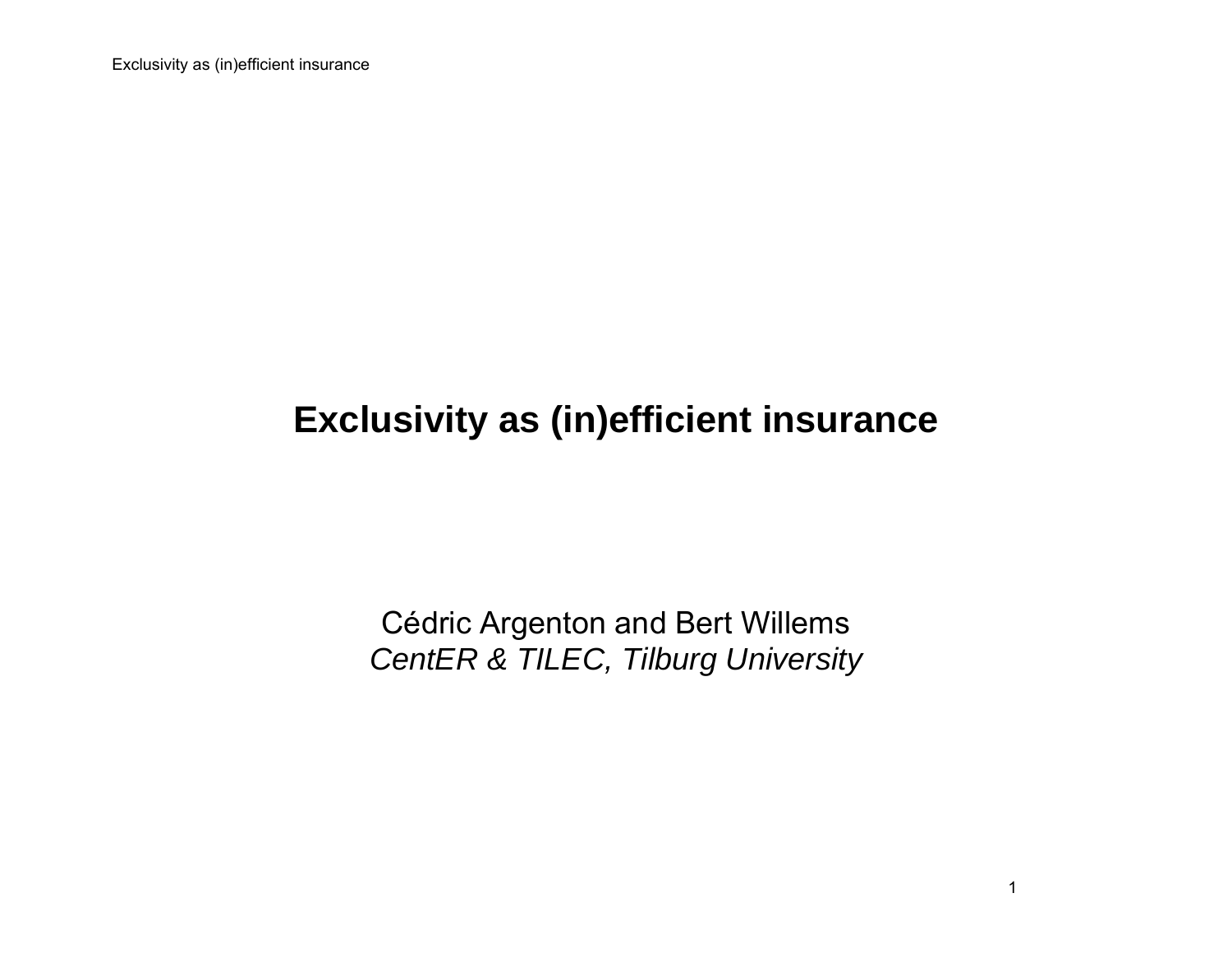# **1. Introduction**

- An incumbent firm can use exclusivity contracts to monopolize an industry or deter entry
- Two main "theories of harm":
	- "naked exclusion": Rasmusen et al. (1991), Segal and Whinston

(2000): incumbent denies viable scale to potential entrant by signing

up enough customers

 - Aghion and Bolton (1987): incumbent uses contractual provisions to force the entrant to price low, and capture efficiency gains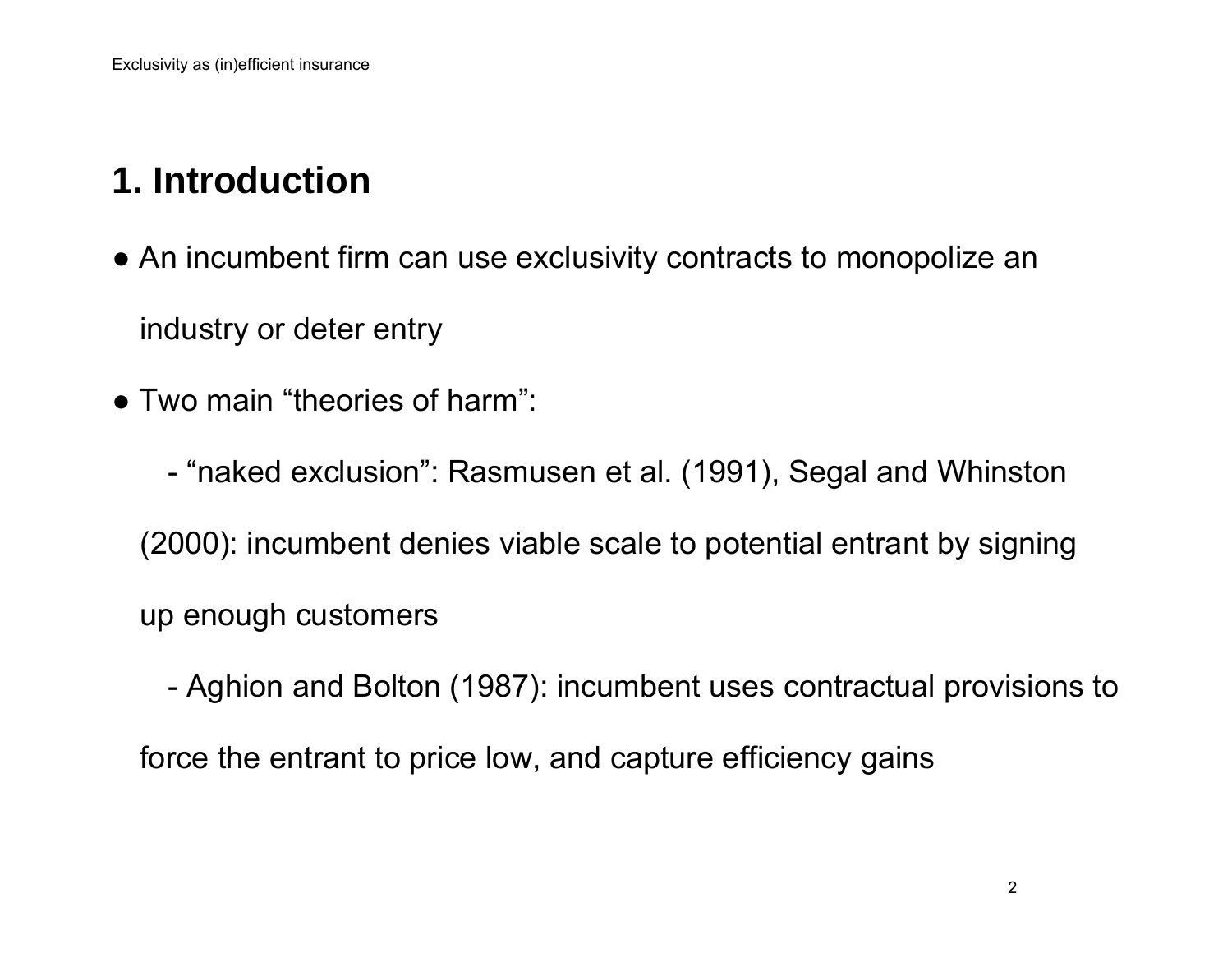- Exclusive dealing contracts also help with efficiency by solving various problems (intrabrand competition, hold-up problems, etc.) Focus here is on *risk sharing*.
- Can the insurance provided by a long-term exclusivity contract be invoked in order to justify its use in the face of its negative impact on competition?
- Topical policy issue. Energy markets in Europe rife with long-term contracts and European Commission has displayed some hostility against them. (E.g. *Distrigas*, 2007)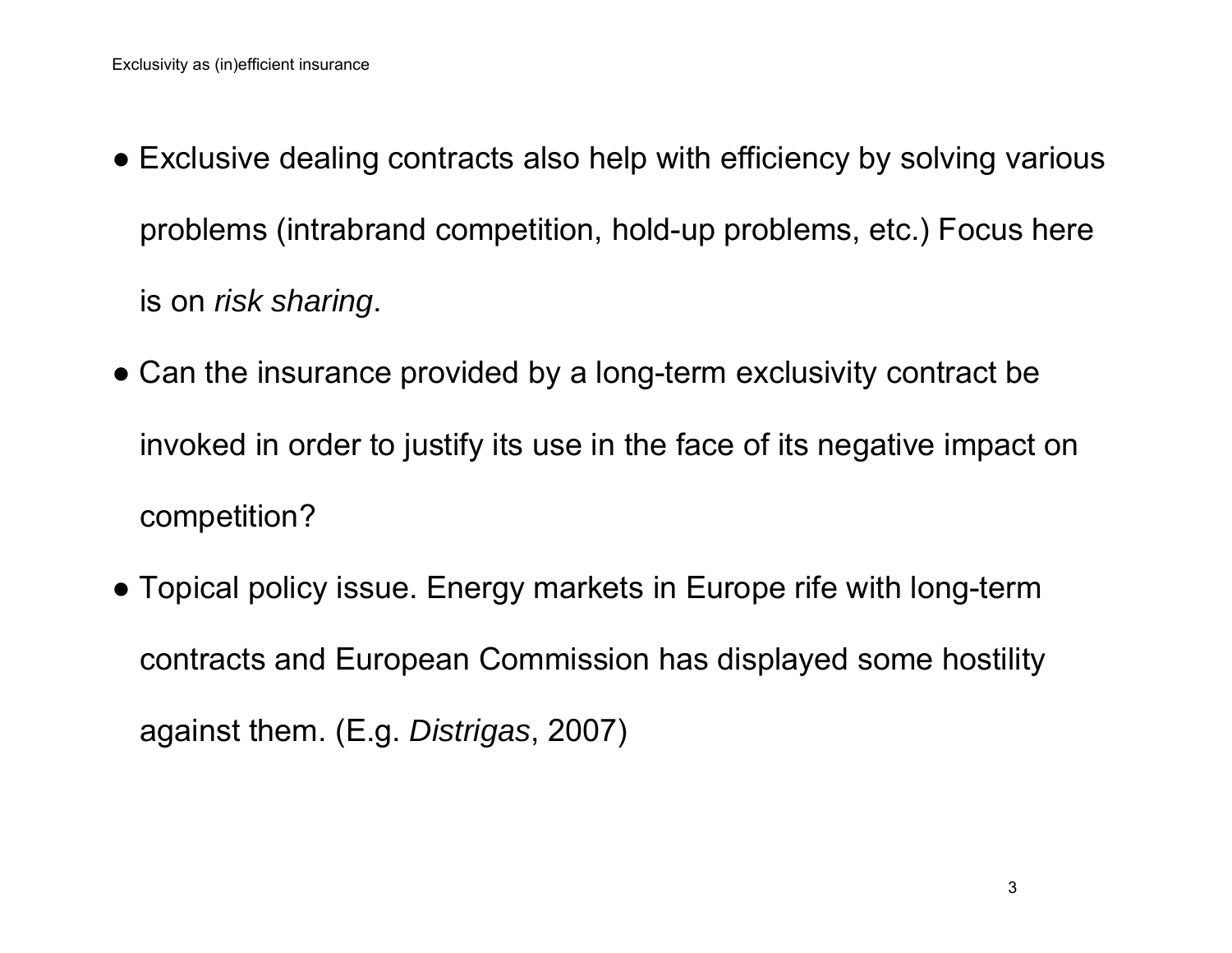#### *What we do*

- We extend the Aghion-Bolton model by introducing risk-aversion on the part of the buyer and by studying different contract environments (no contract, exclusivity contract, financial contract).
- Study the trade-off between positive effect of contracts (risk allocation) and negative effect (exclusion)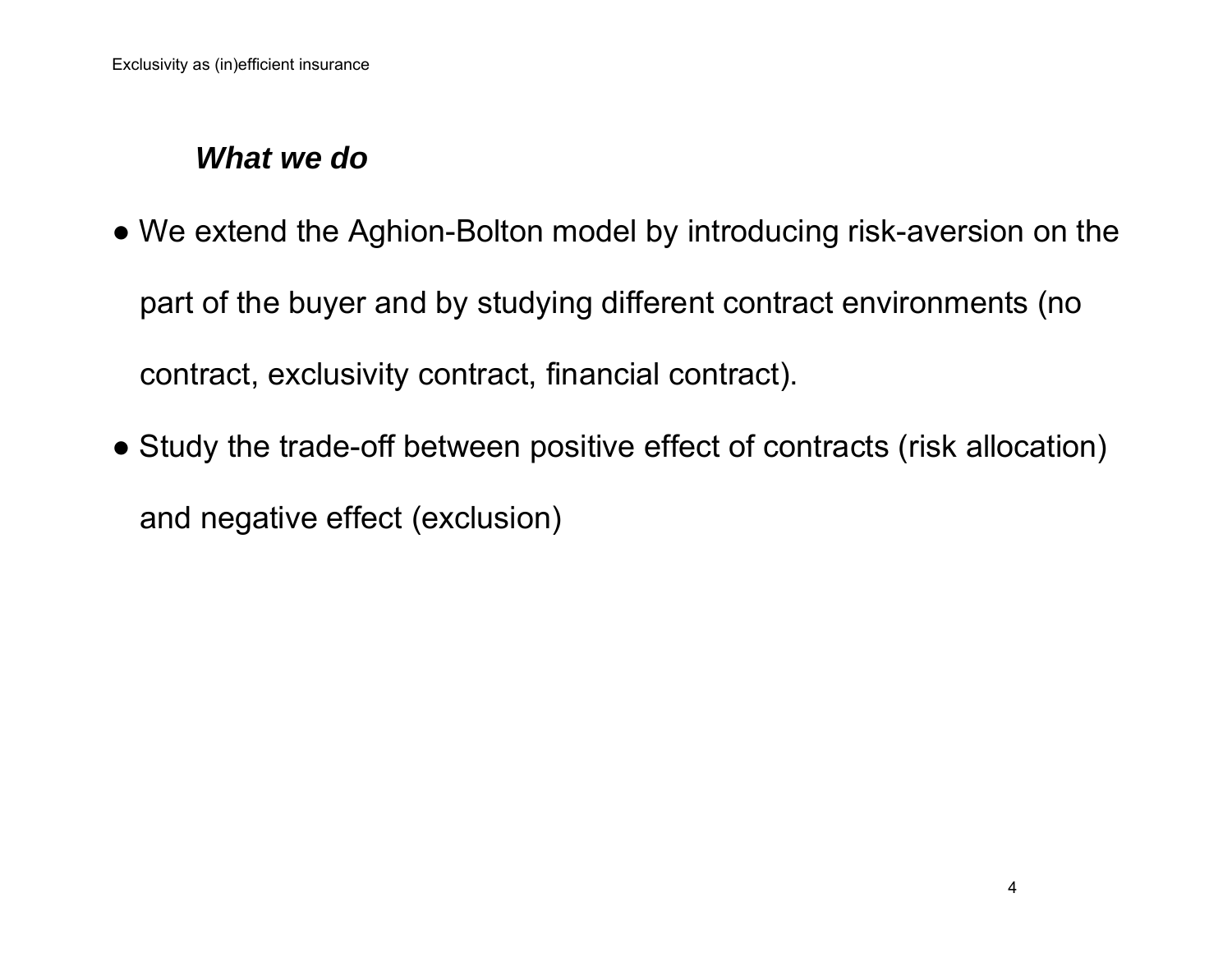### *What we find*

- Exclusivity contract induces efficient risk-sharing. So, although exclusionary, can be preferable to no contract at all.
- However, exclusivity always dominated by use of simple financial instrument (forward contract), which induces perfect risk-sharing and efficient entry.
- So, little room for insurance defense of exclusivity contracts. Financial contracts should be encouraged.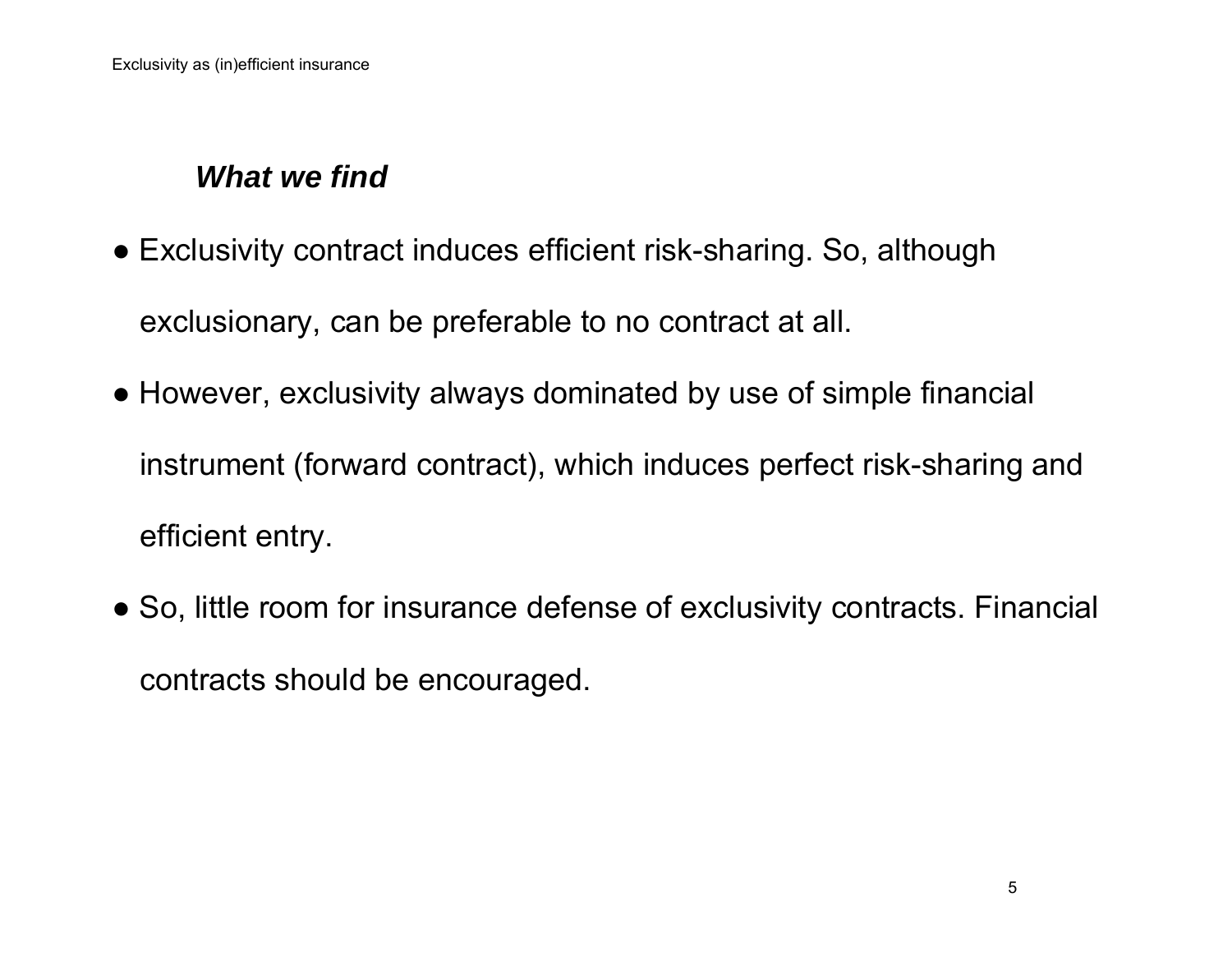● Yet, in special circumstances, financial contracts can also be used to exclude if incumbent allowed to take a speculative position. So,

complete laissez-faire w.r.t. financial contracts not advisable.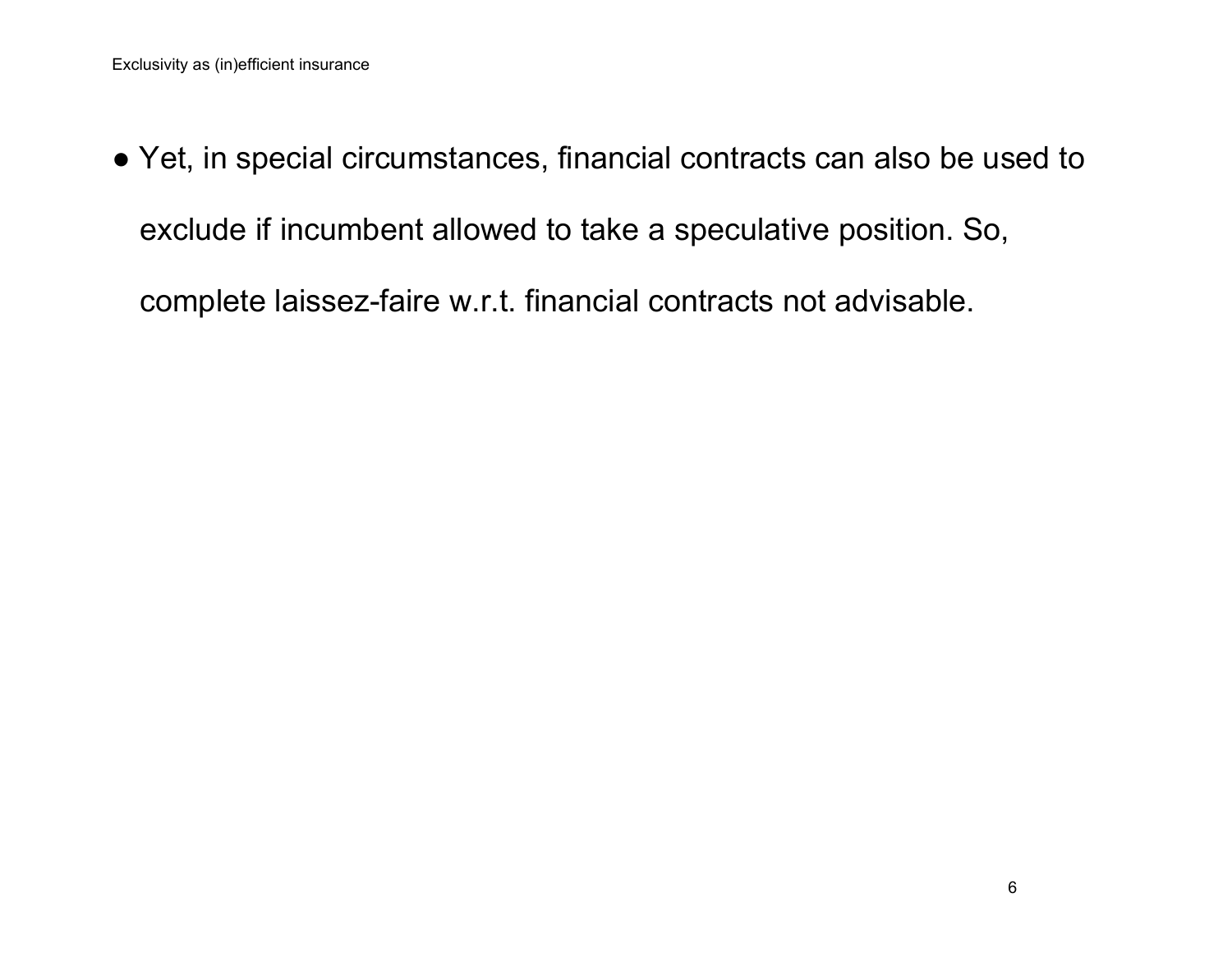- Outline of talk:
- 2. Model
	- 3. Analysis
	- 4. Related literature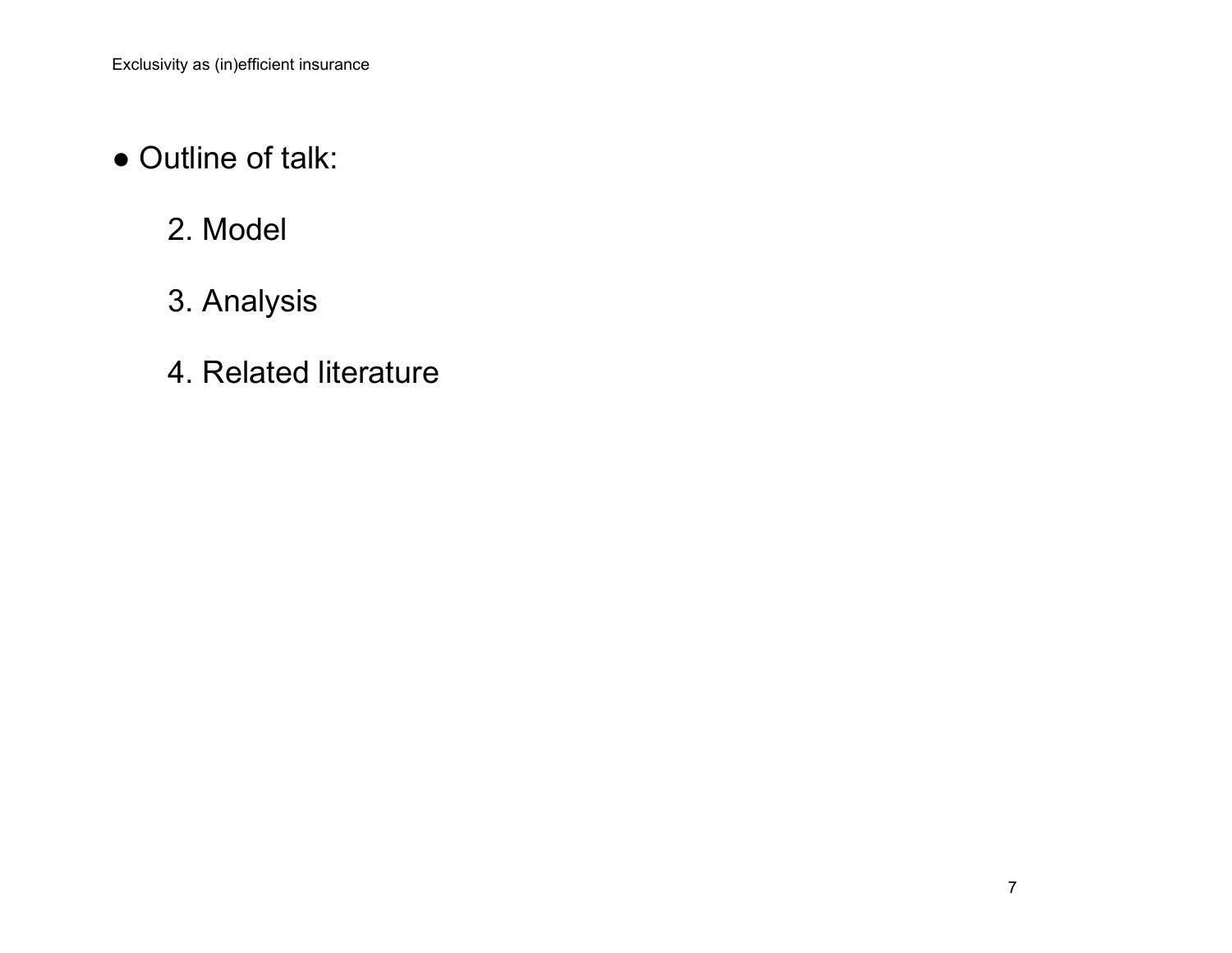# **2. Model**

### *2.1 The original Aghion-Bolton model*

- In Aghion and Bolton (1987), an incumbent offers an exclusivity contract to the buyer ahead of the decision by a potential entrant to enter the market.
- The contract provides for *liquidated damages* to be paid in case of breach. Used by the incumbent to extract surplus from efficient entrant.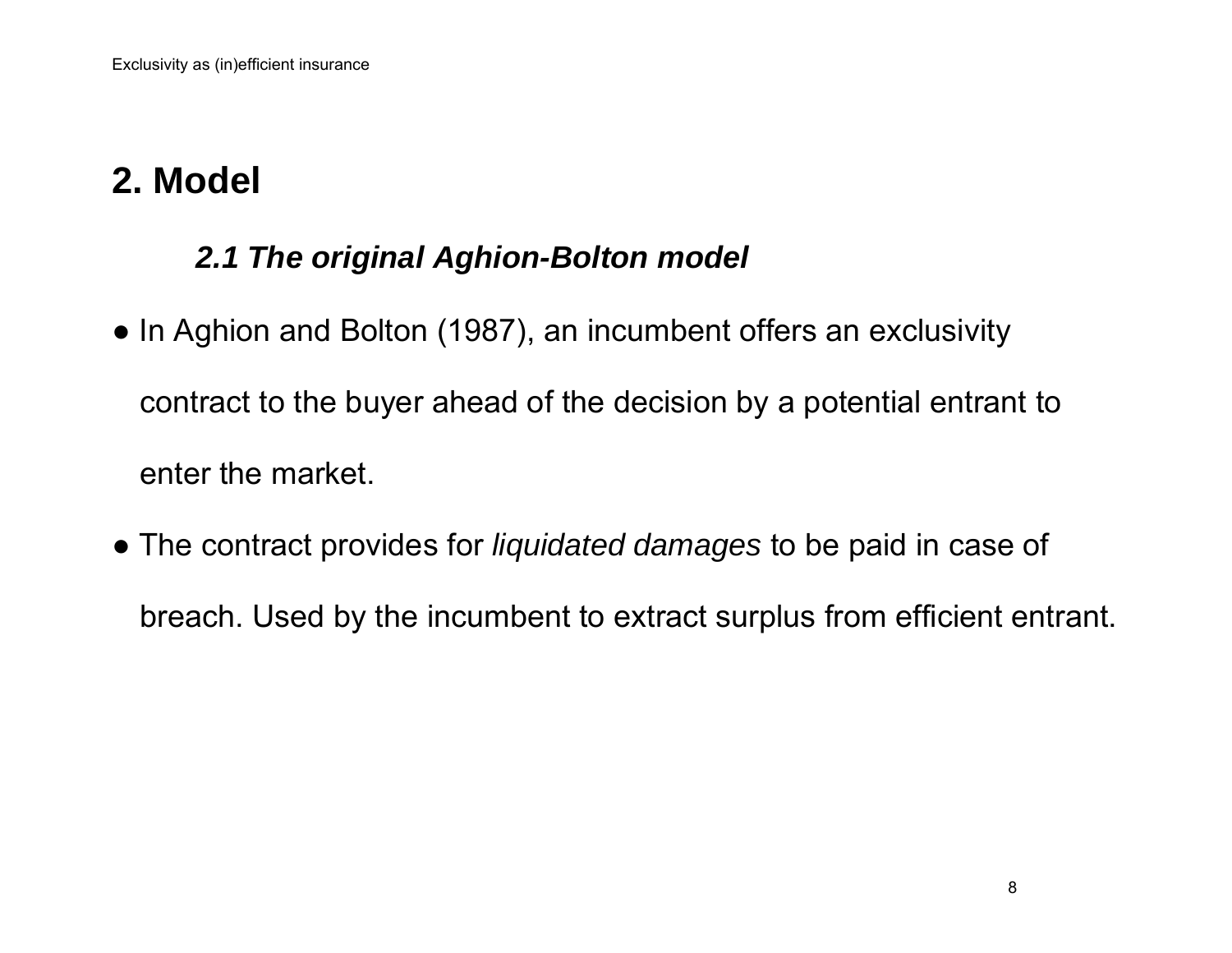

*Reservation price 1*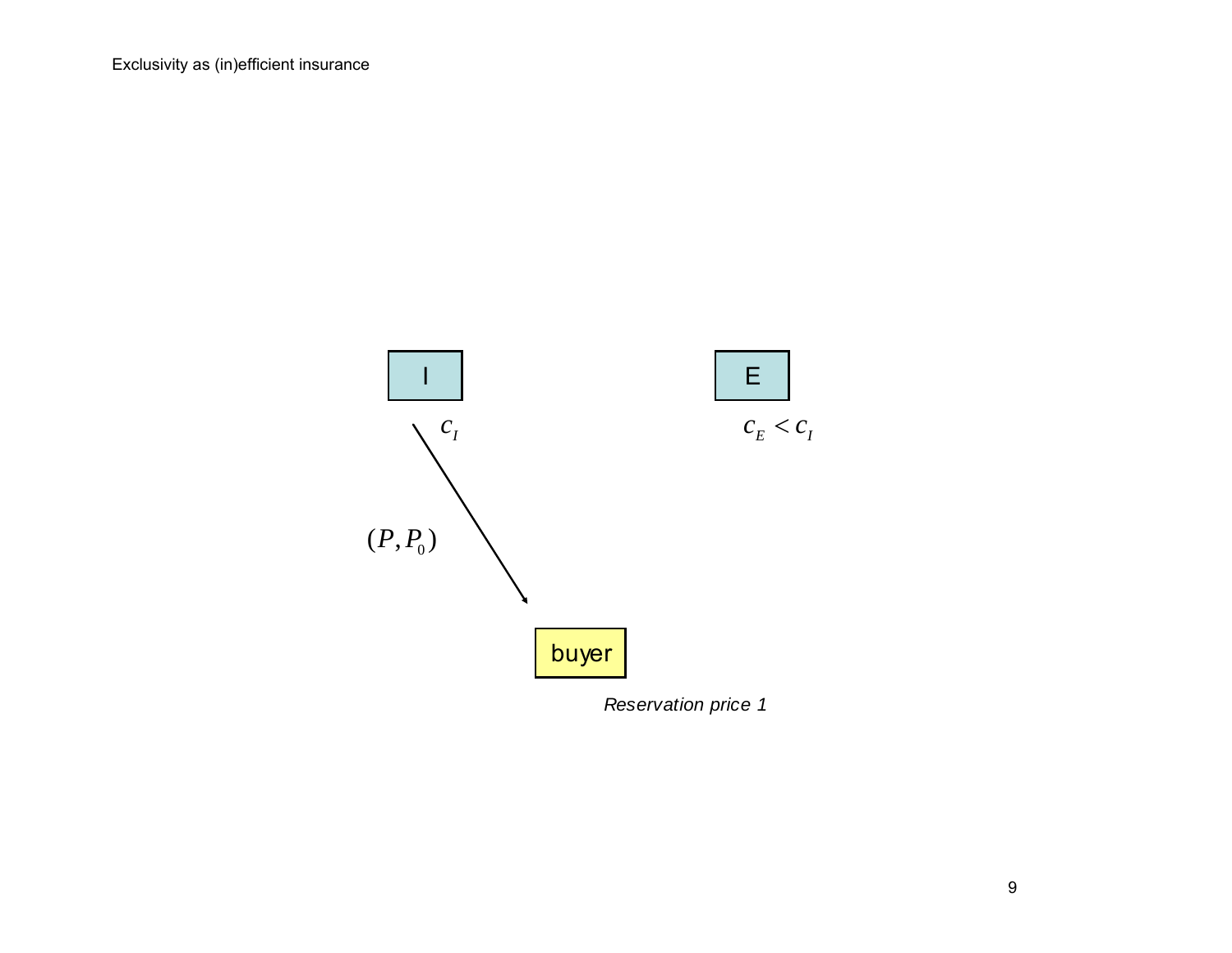

*Reservation price 1*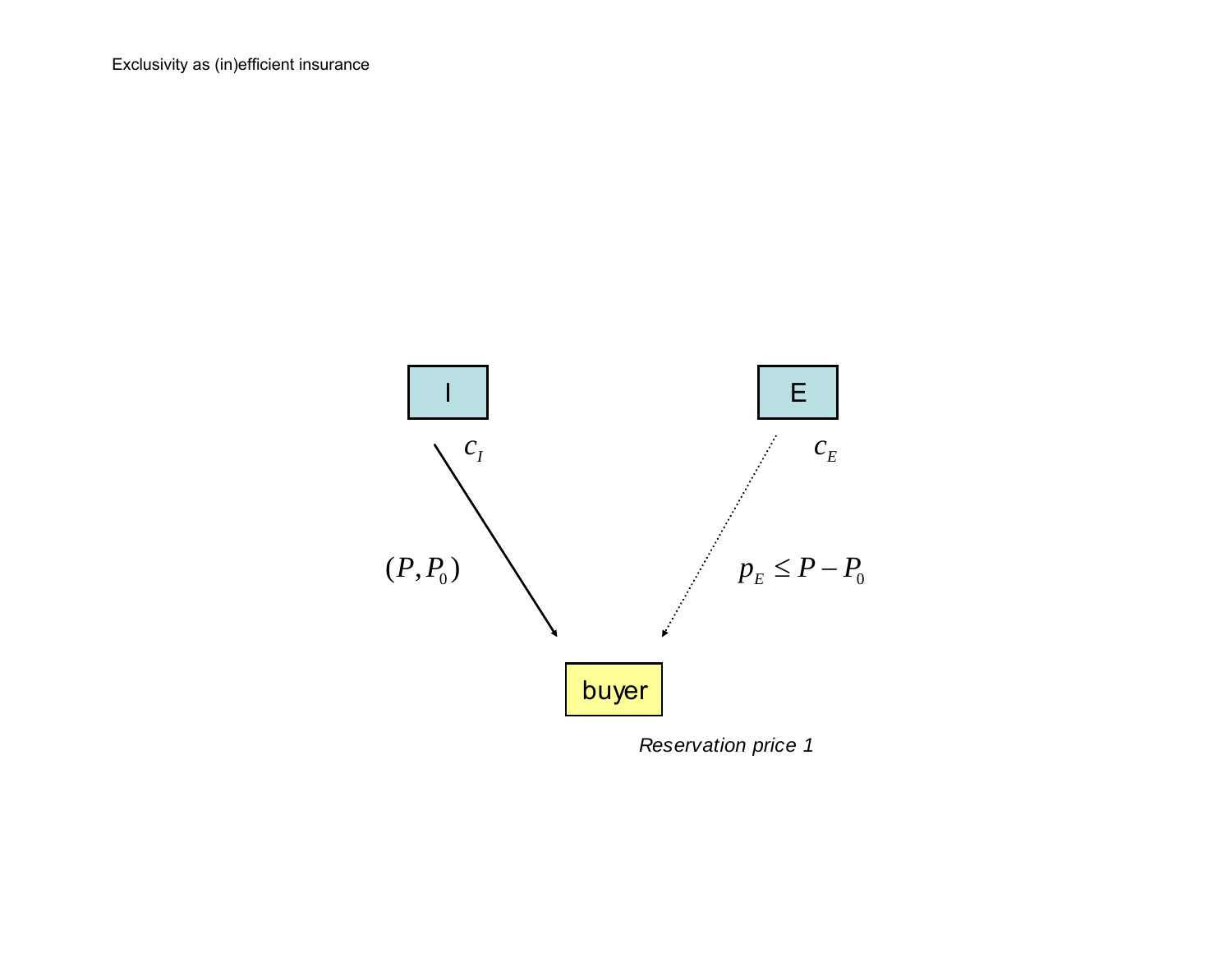● If cost of entrant is not known in advance, then incumbent acts as a monopsonist: trades off likelihood of extracting surplus (i.e. of entry) with size of surplus  $\rightarrow$  distorts entry pattern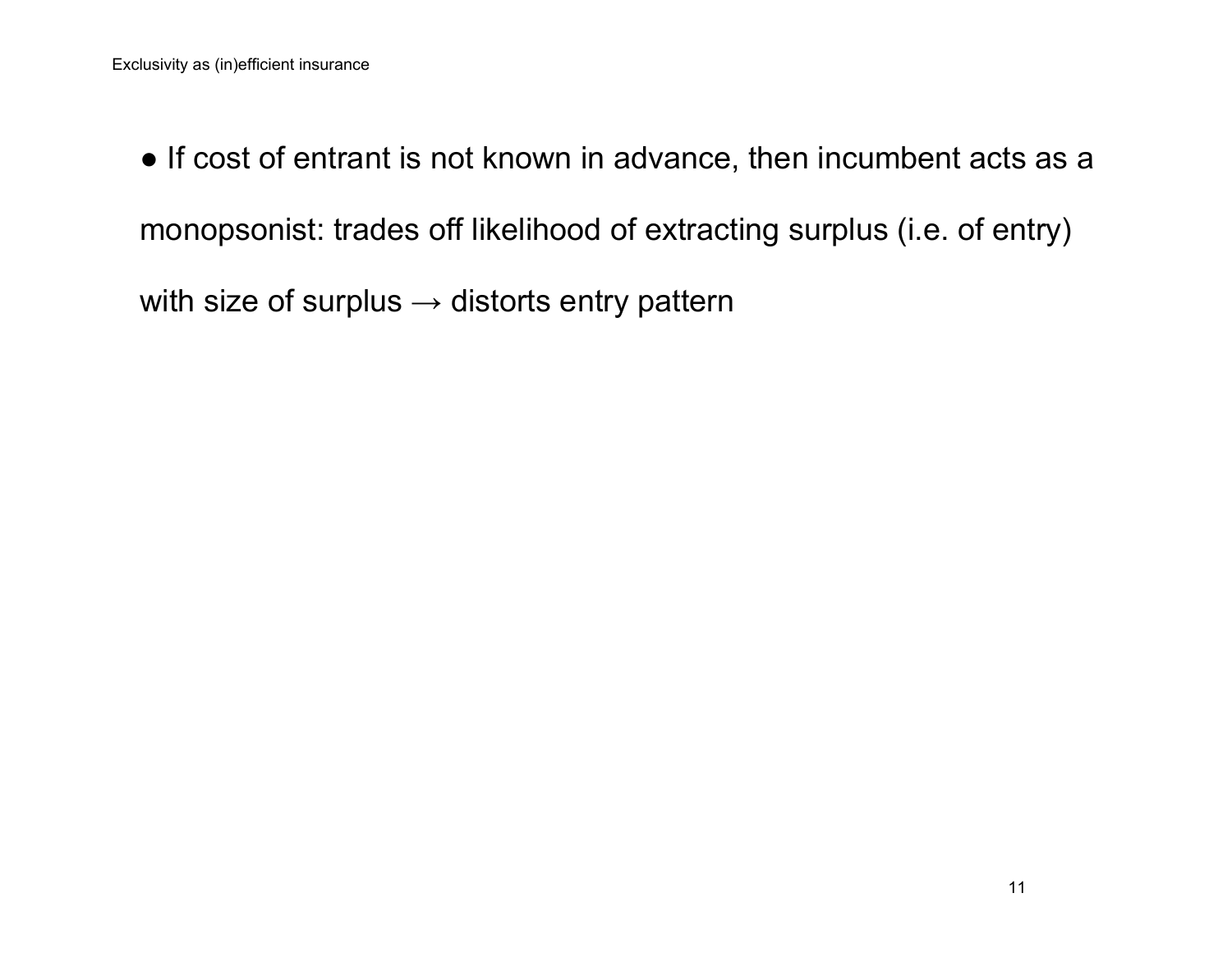### *2.2 Our model*

- Four players:
	- Main buyer: buys at most one unit, reservation price 1, risk-averse
	- Fringe buyer: buys at most  $\varepsilon$  unit, reservation price 1, risk-neutral
- Incumbent:  $\mathsf{cost}\ c_{_I},$  expected profit-maximizer
	- Entrant: cost  $c_F \in [0,1]$ , expected profit-maximizer
- We assume that  $\varepsilon$  is so small that the entrant needs to sell to the main buyer in order to cover entry cost  $\varepsilon(1+\varepsilon)$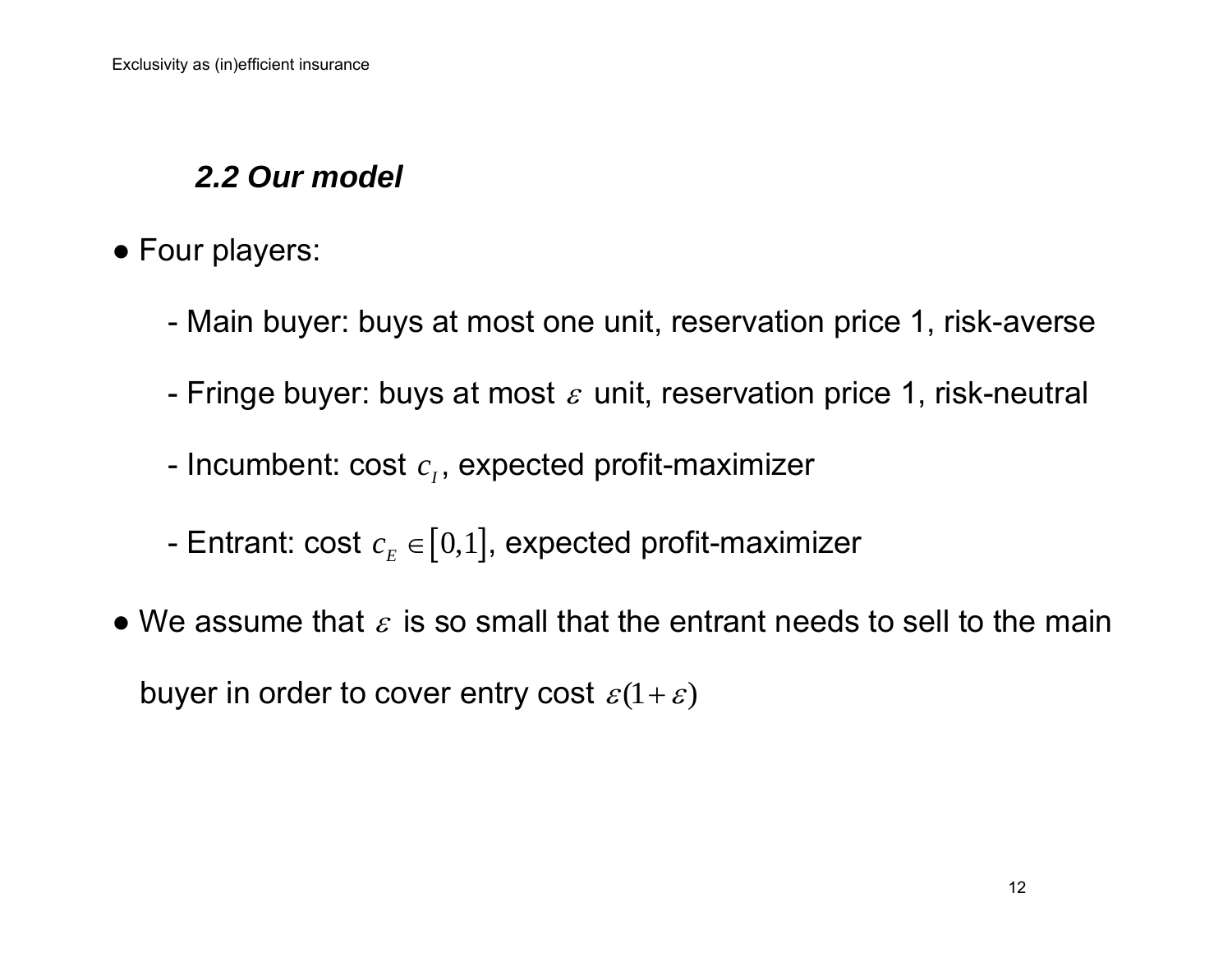- Timing:
	- Stage 1: incumbent offers contract to main buyer
	- Stage 2: main buyer accepts or rejects contract
	- Stage 3: cost of entrant realized; entrant decides about entry
	- Stage 4: prices are simultaneously set by active firms (Bertrand competition)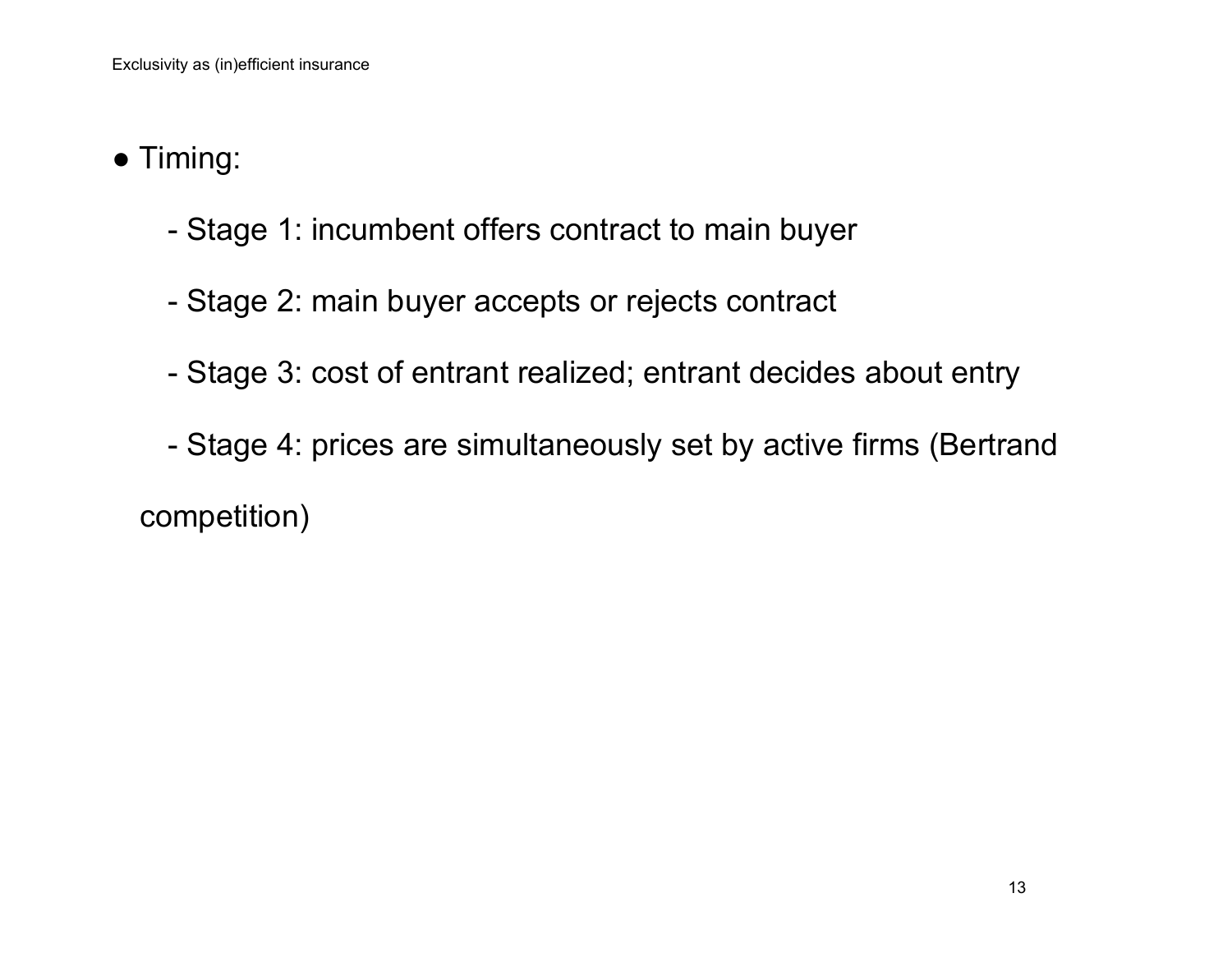- Different contracts:
- exclusivity contract  $(P, P_{\scriptscriptstyle 0})$
- forward contract: incumbent receives difference between the

forward price *f* and the spot market price *<sup>p</sup>*

• Efficiency requires that:

 - incumbent fully insures main buyer (pays the same price for the good with or without entry)

 - entrant enters whenever she is more efficient than incumbent (lower ATC of production)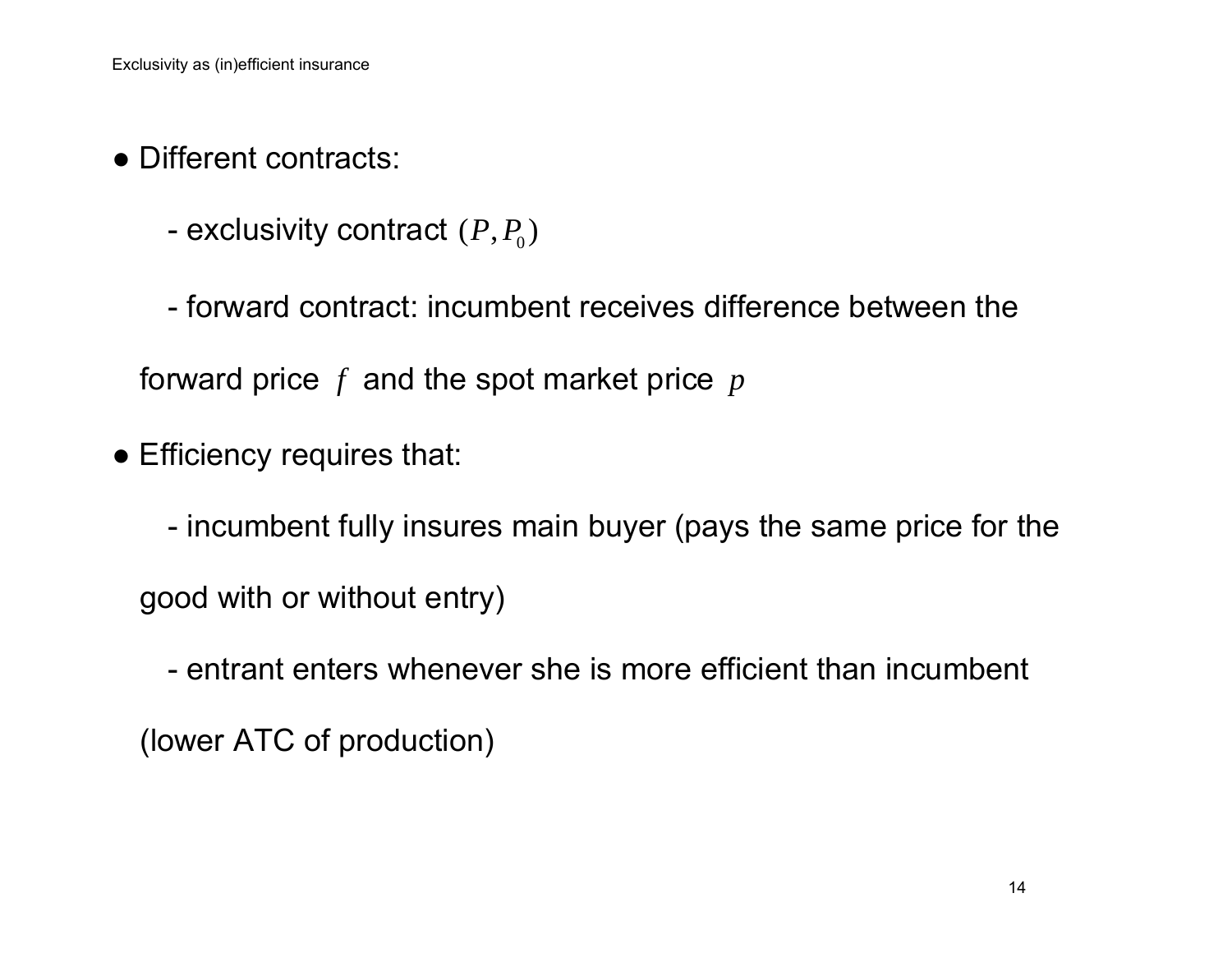# **3. Analysis**

#### *3.1 No contract*

- $\bullet$  Entrant enters when efficient and price at  $c_{_I}.$
- Captures all efficiency gains.
- Main buyer bears "risk of entry" (price variability). Utility given by

$$
V^{NC} = (c_I - \varepsilon)U(1 - c_I)
$$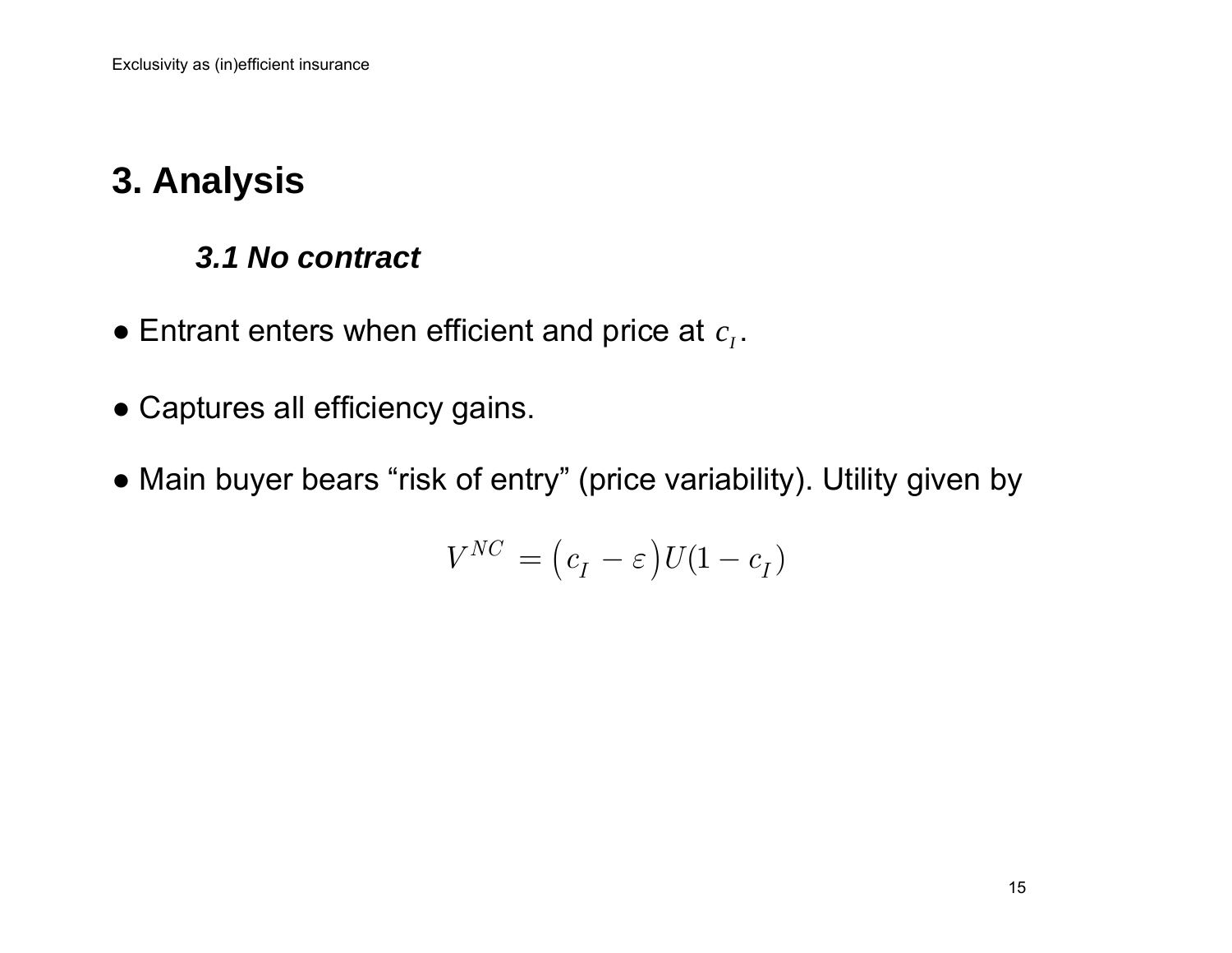### *3.2 Exclusivity contract*

• Stage 4. Upon entry, to make a sale the entrant must post a price such that

$$
p_E \le P - P_0
$$

So, outcome in pricing subgame depends on contract that has been previously signed.

• As a result, entry profitable when

$$
c_E<\min\{c_I,P-P_0\}-\varepsilon
$$

• In Stage 2, buyer accepts contract iff he gets at least as much as in the no-contract case.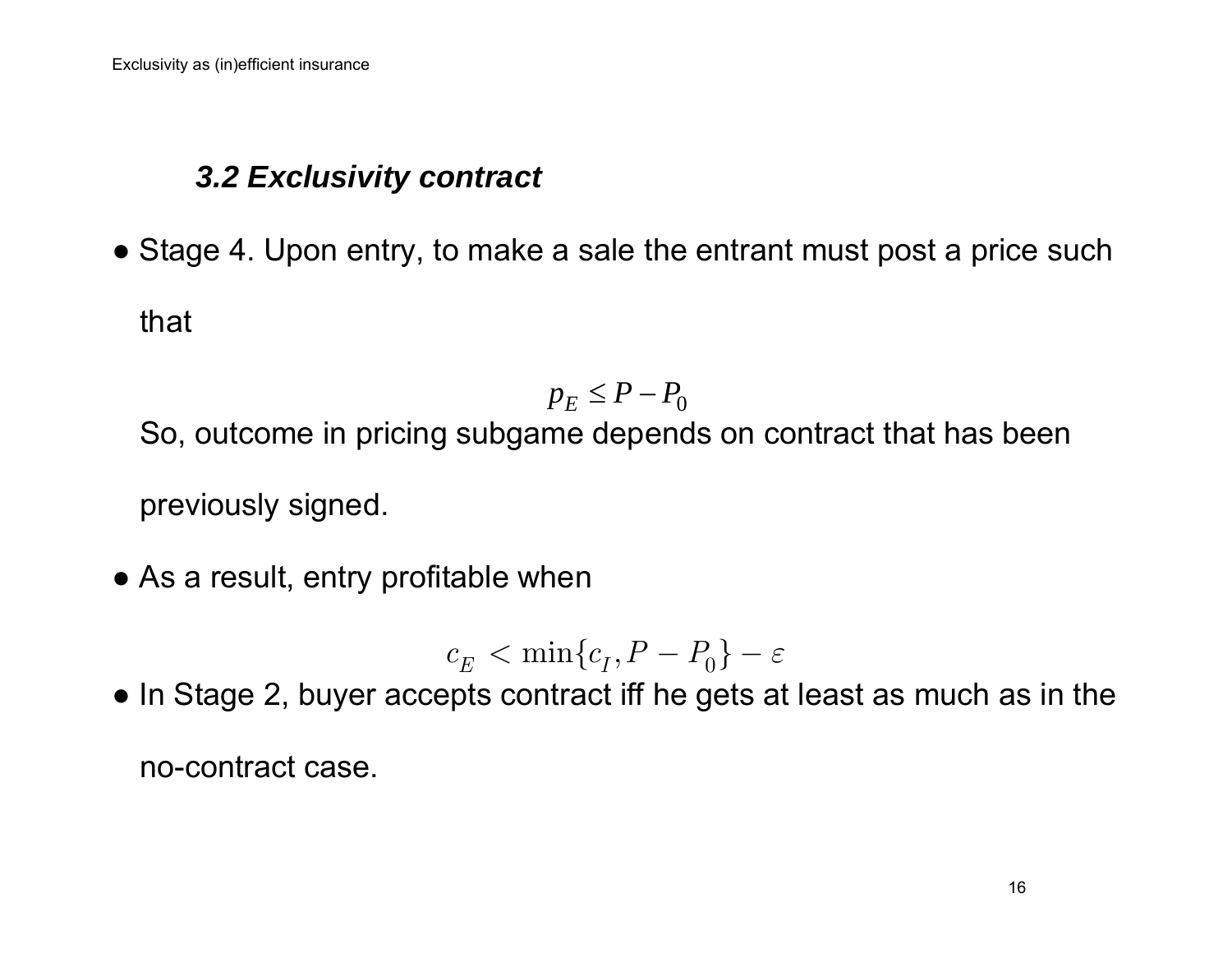• In Stage 1, the main buyer faces the following programme:

$$
\max_{P,P_0} \phi^{EC} P_0 + (1 - \phi^{EC})(P - c_I) + (1 - \phi^{EC})(1 - c_I)\varepsilon
$$
  
s.t.  
(i) 
$$
U(1 - P) \ge (c_I - \varepsilon)U(1 - c_I)
$$
  
(ii) 
$$
\phi^{EC} = \min\{c_I, P - P_0\} - \varepsilon
$$

● Incumbent has all bargaining power: *P* will be set so as to bring main

buyer down to its reservation utility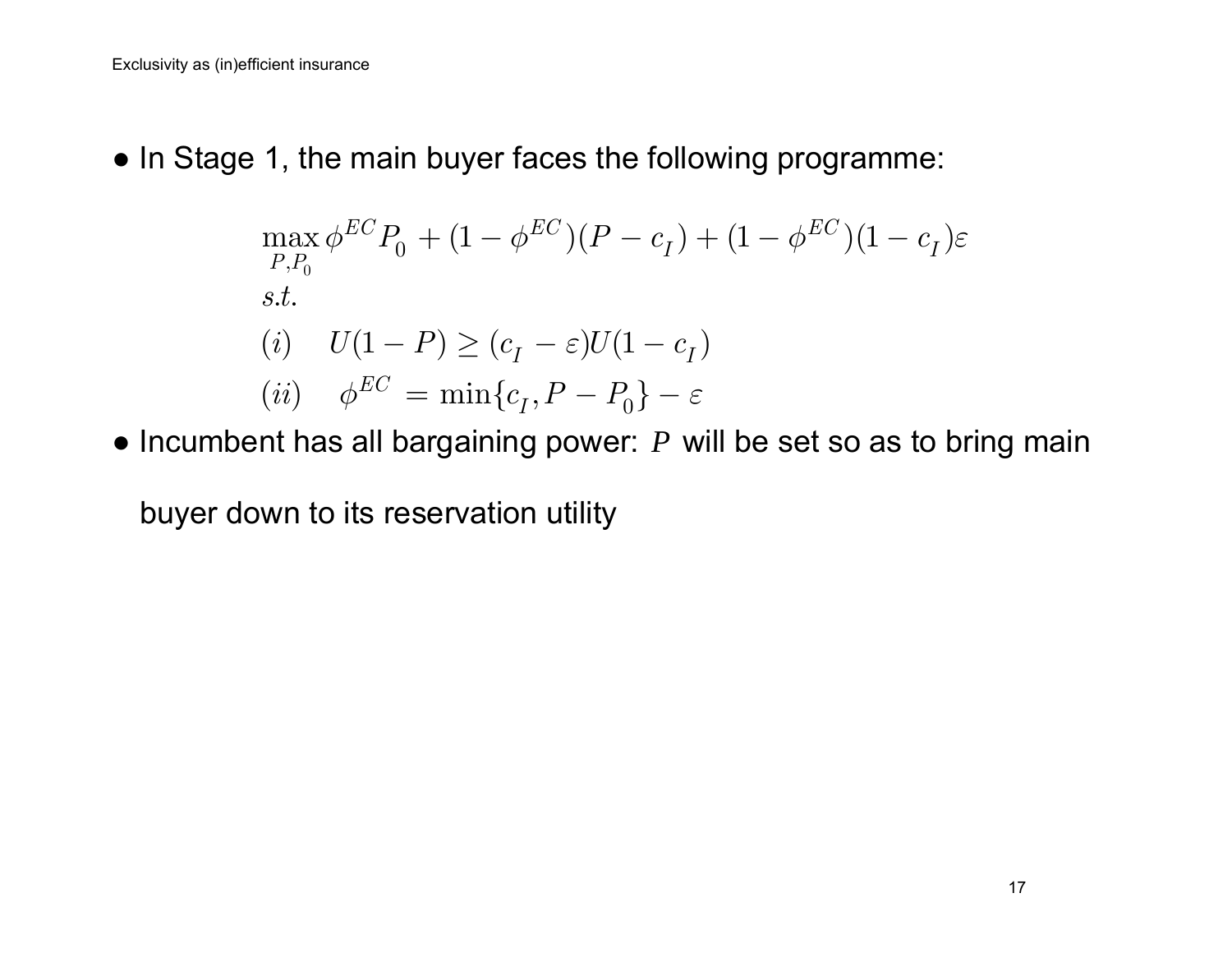- Incumbent still choose  $P_0$  so as to affect the likelihood of entry. In principle, this is similar to a monopsony problem: as if incumbent always sold the good to the main buyer but could buy the input at price  $P$ − $P_{0}$  upon entry instead of producing it at cost  $c\textsubscript{I}$
- Indeed, forgetting about the fringe buyer, the incumbent's profit can be rewritten

$$
(P - c_I) + (P - P_0 - \varepsilon)[c_I - (P - P_0)]
$$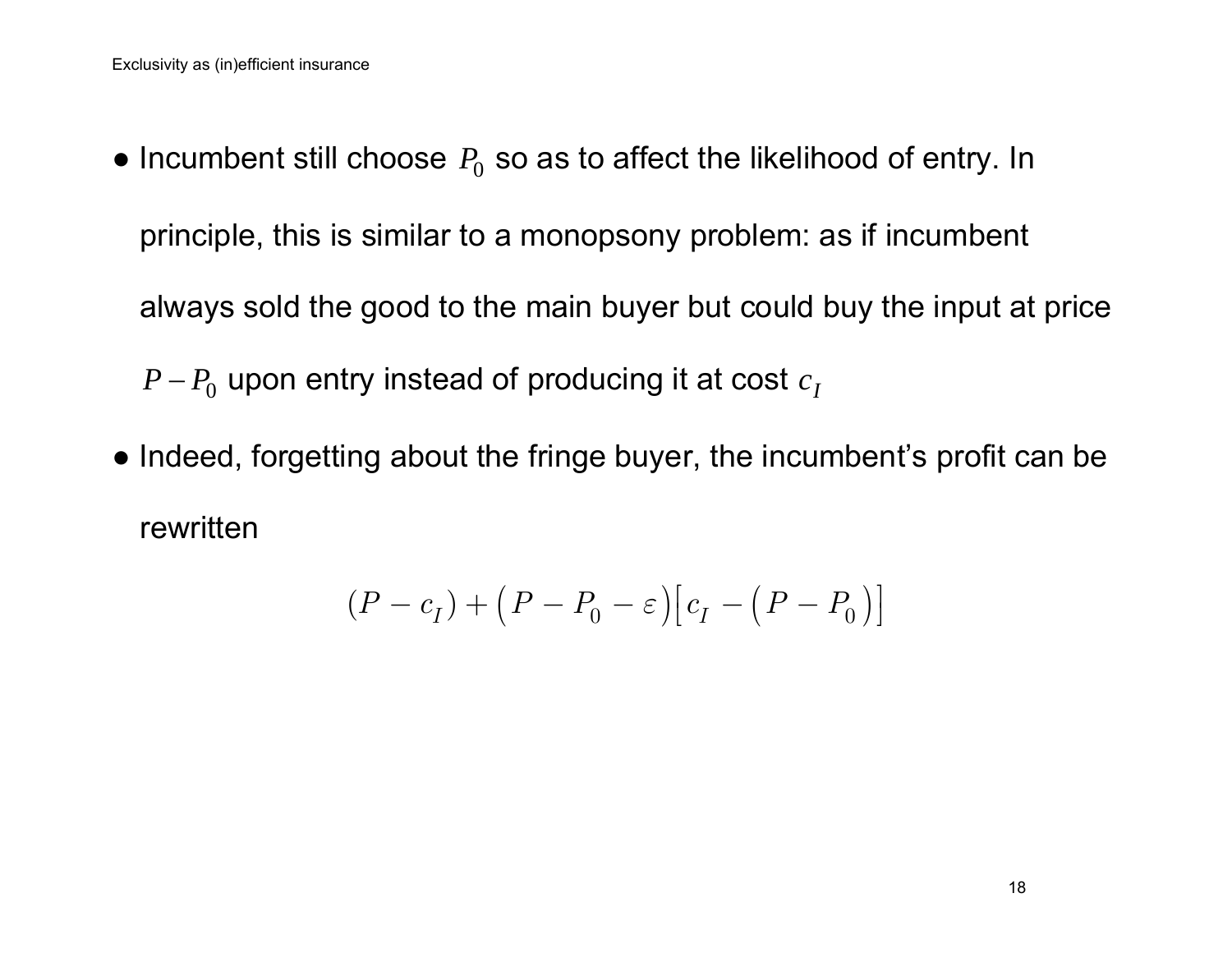● Entry is over-deterred (standard monopsony distortion). The incumbent repatriates the gains associated to risk-sharing but also some of the gains associated to efficient production.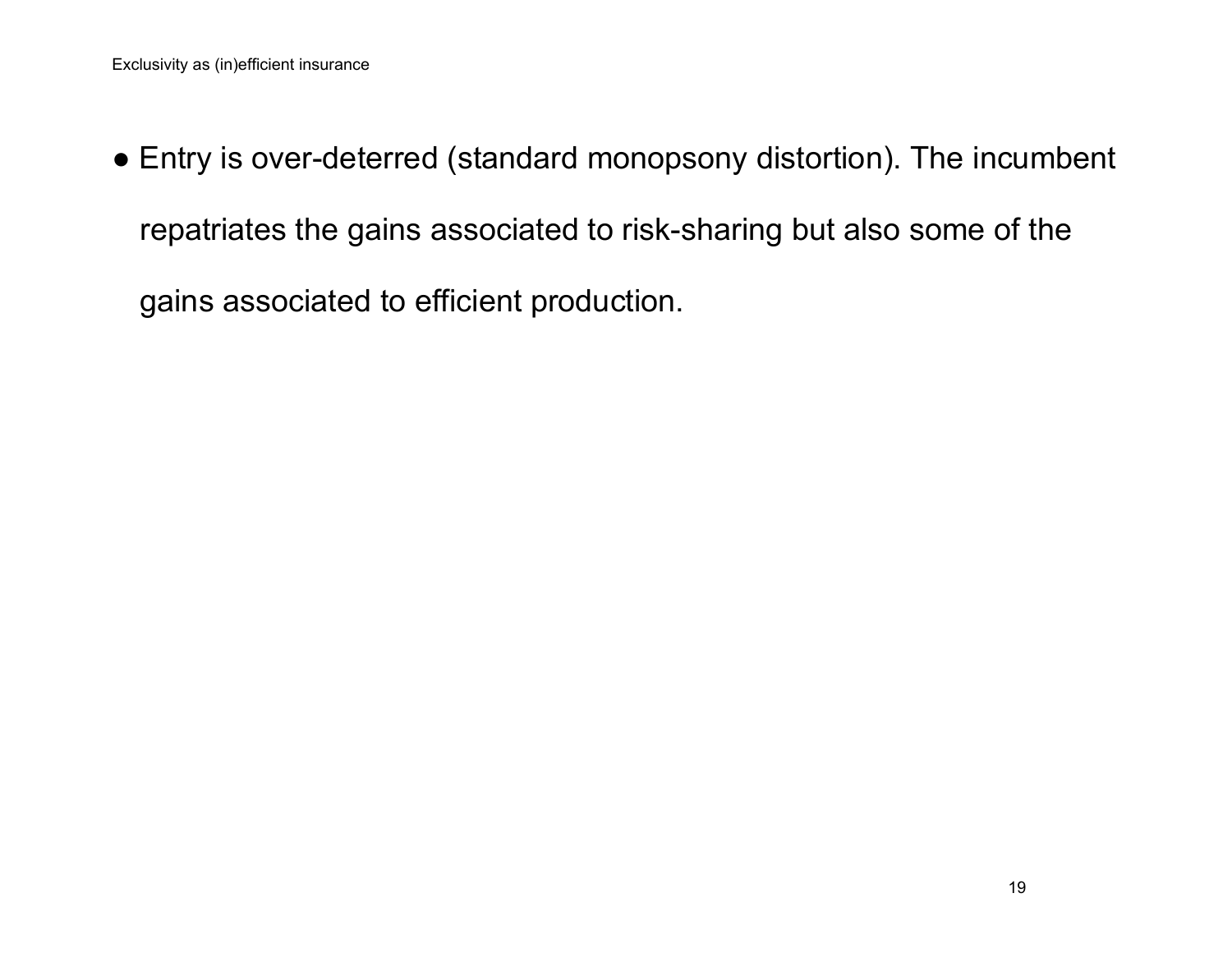### *3.3 Forward contract*

- In Stage 4, main buyer perfectly hedged. Incumbent still cares about posting a low price so as to attract the fringe buyer  $\rightarrow$  standard Bertrand competition
- Stage 3: entrant enters whenever more efficient
- Incumbent extracts all gains associated to efficient risk-sharing but

entry is not distorted.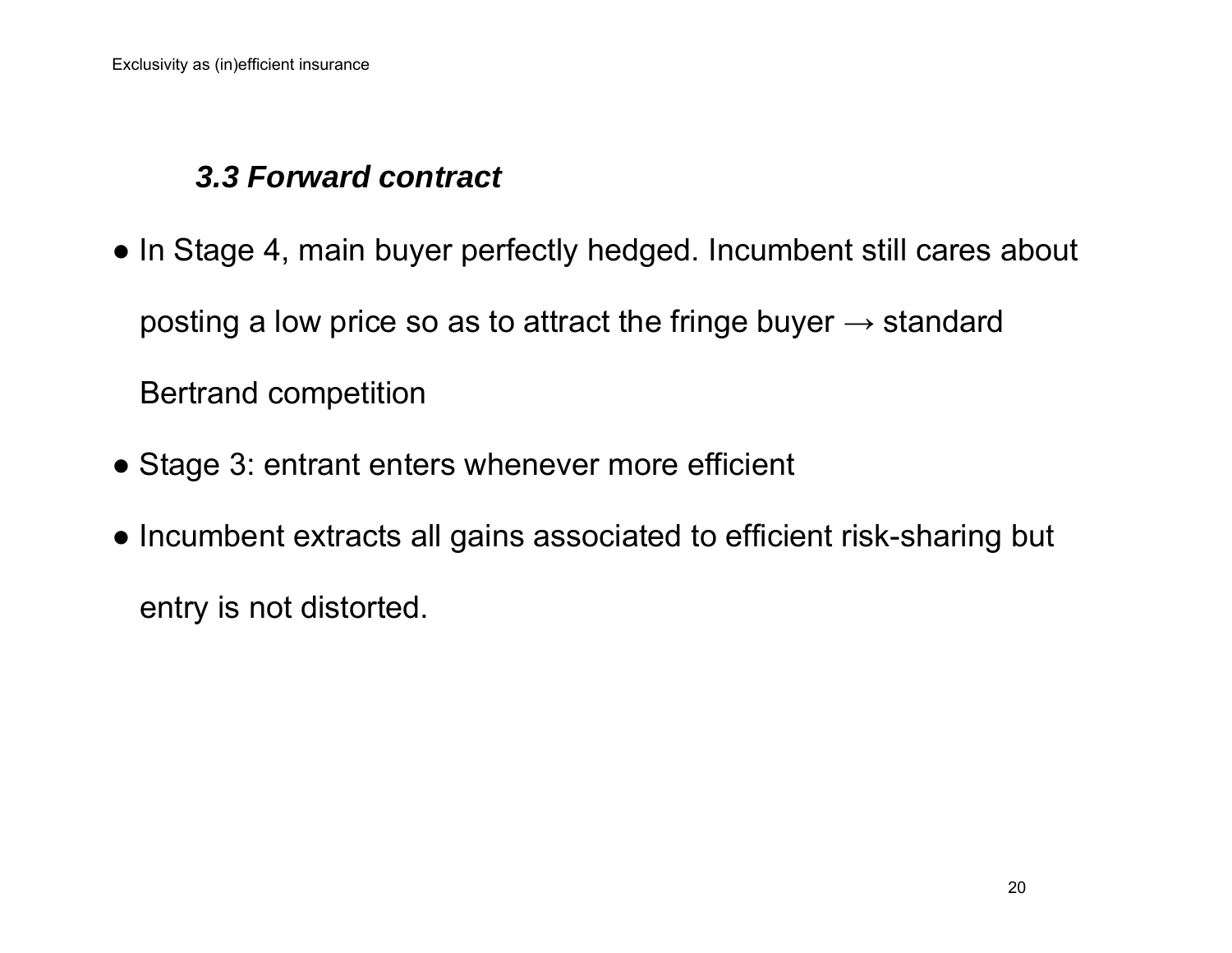### *3.4 Normative implications*

- Because incumbent has all bargaining power, main buyer gets the same utility in all cases.
- Profit of incumbent is higher under exclusivity contract: if he has choice of contract terms in Stage 1, model predicts emergence of exclusivity clauses
- Outcome with forward contract Pareto-dominates outcome in absence of any contract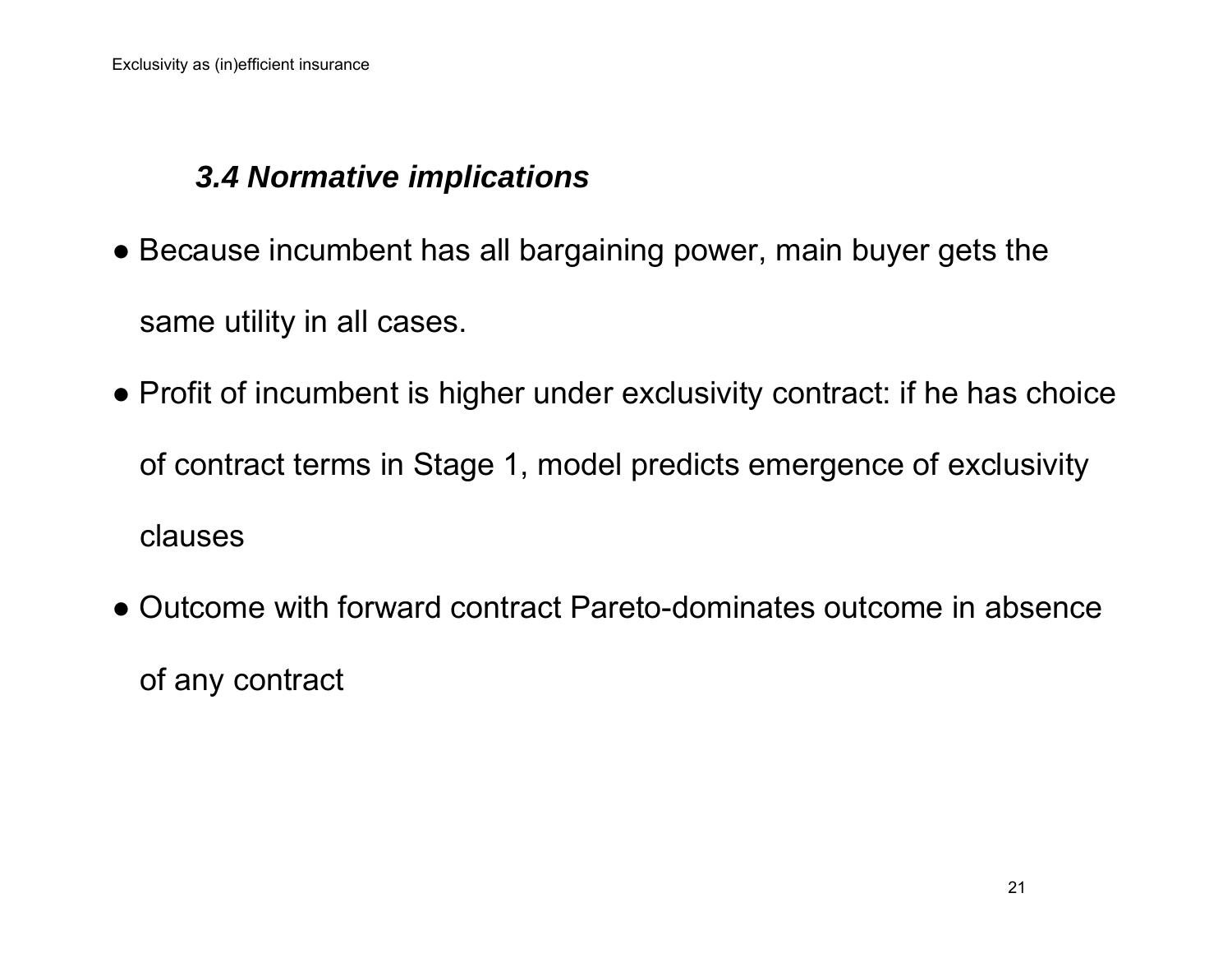- Outcome with forward contract preferred by entrant whereas incumbent prefers exclusivity contract. Because of inefficient entry, joint profit decreases under exclusivity
- Comparing exclusivity with absence of contract, trade off: inefficient entry but efficient risk-sharing  $\rightarrow$  if main buyer is sufficiently riskaverse, exclusivity is preferable.
- Conclusion: defense of exclusivity contracts admissible only if financial instruments are not available.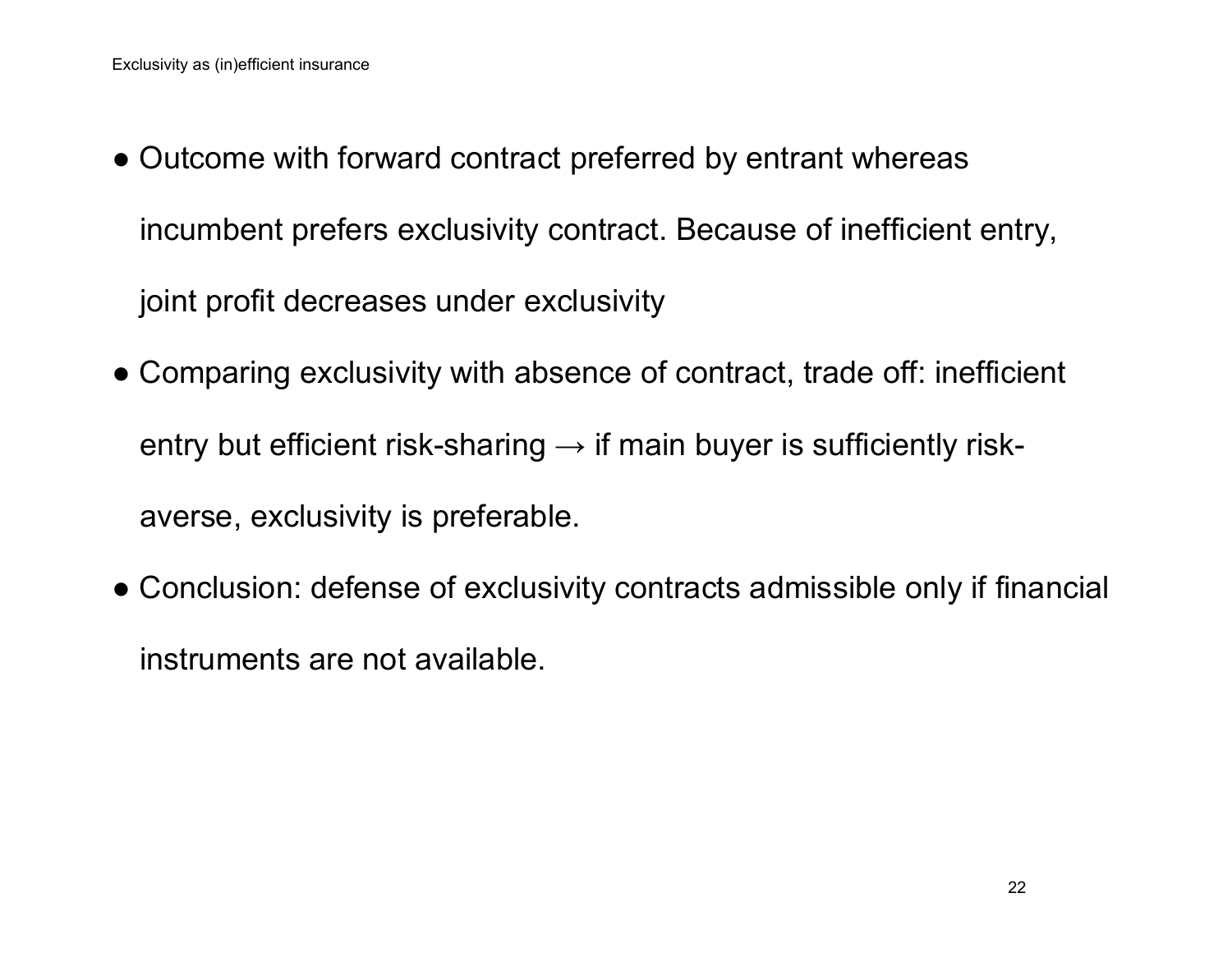### *3.5 Caveat*

- We assumed the forward contract was signed on one unit, leading to perfect hedging
- Incumbent may have incentive to deter entry again if allowed to take a speculative position.
- Reason: has an interest in inducing the entrant to price low, so as to be able to extract even more surplus through the contractual transfer.
- By taking a position, incumbent can commit to be aggressive (to benefit from a low spot market price)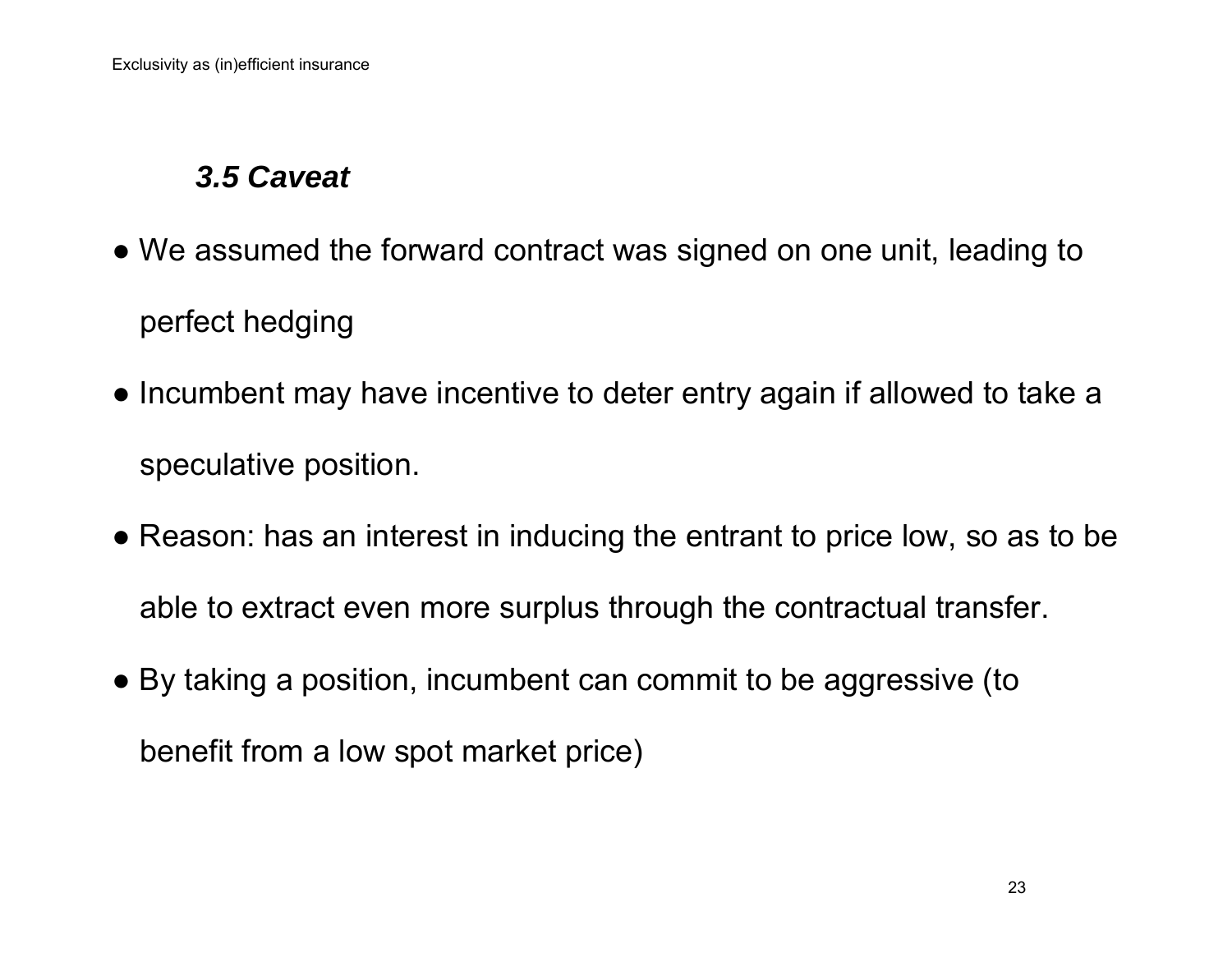- This strategy is always more costly than exclusivity contract because (i) main buyer is no longer insured and that decreases willingness to sign on the contract and (ii) when entry does not take place, the incumbent sells below production cost to both the main and the fringe buyers; net loss on the fringe buyer
- In the absence of exclusivity contract, profitable only when main buyer is not too risk-averse. Outcome is then very bad: inefficient risk allocation and inefficient entry.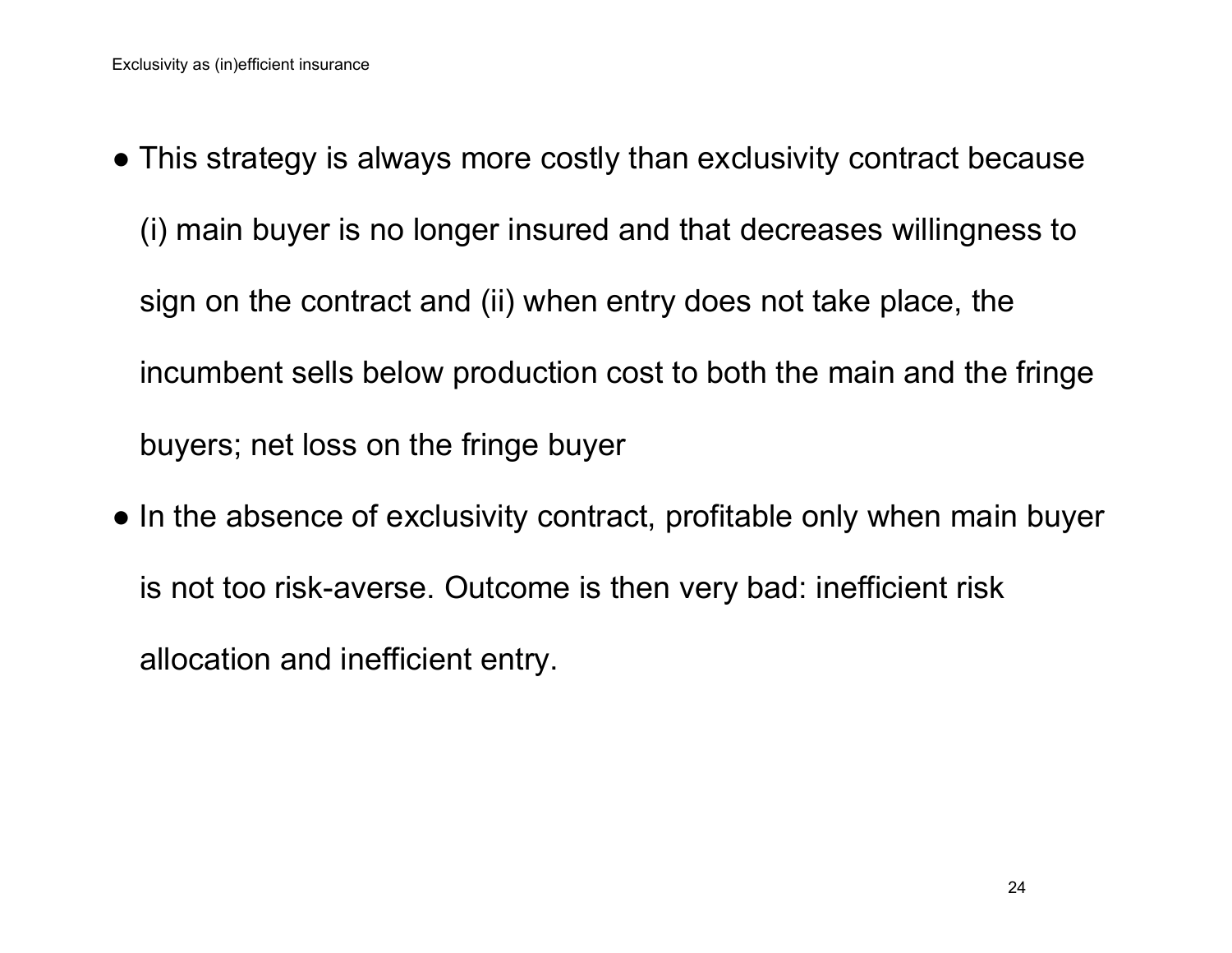● Special circumstances: exclusivity contracts are not available, fringe buyer is small, speculative position bigger than total industry size, main buyer is not very risk-averse, and financial positions are observed by entrant